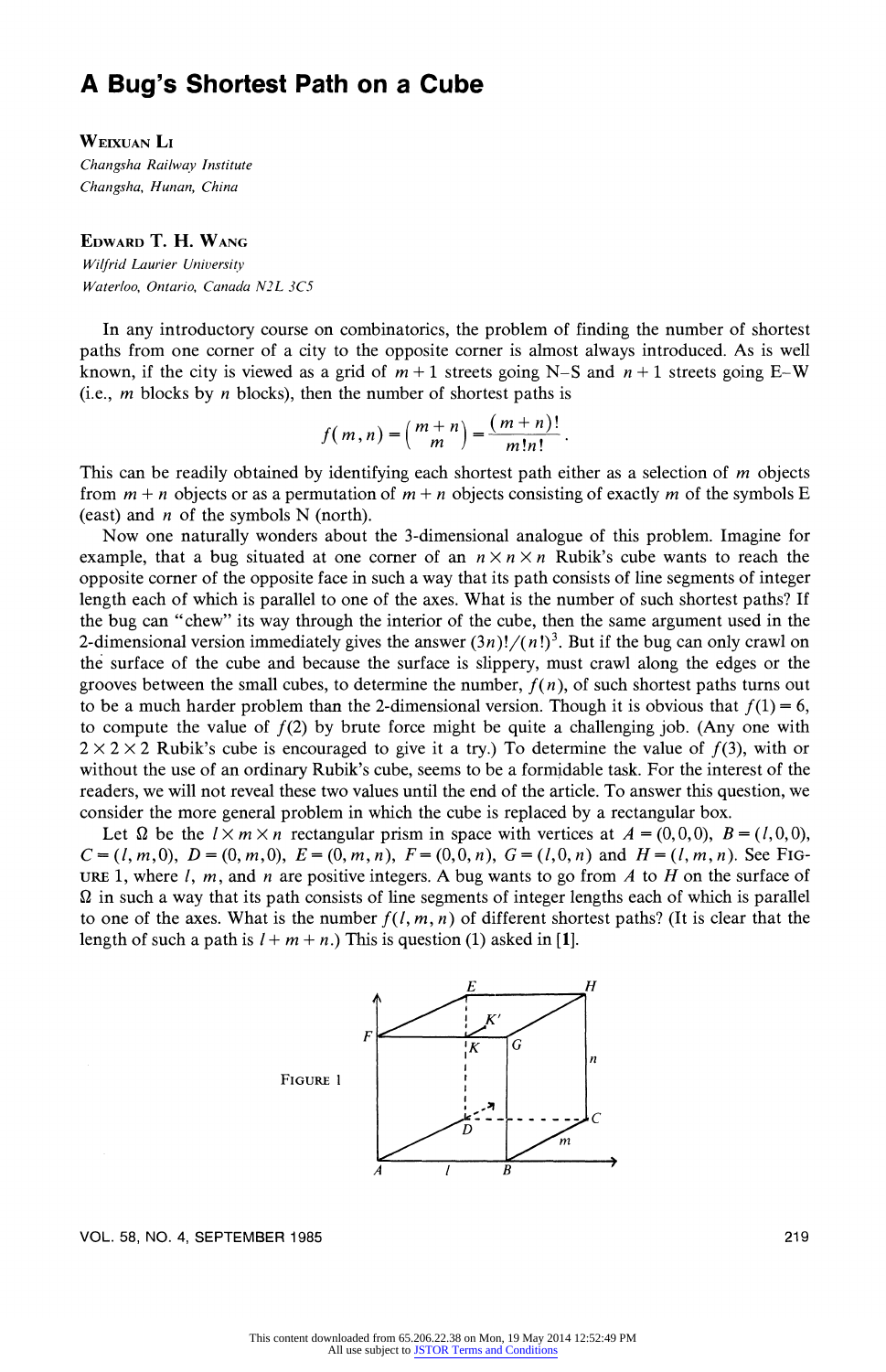THEOREM.

$$
f(l,m,n)=2\bigg\{\bigg(l+m+n\bigg)+\bigg(l+m+n\bigg)+\bigg(l+m+n\bigg)-\bigg(l+m\bigg)-\bigg(m+n\bigg)-\bigg(m+n\bigg)\bigg\}.
$$

First Proof. We partition the set  $\mathcal F$  of all shortest paths T into families  $\mathcal F_i$  as follows: define  $T \in \mathscr{F}_i$  if T passes through the interior of exactly i faces. It is evident that  $0 \le i \le 2$ . Let  $c_i = |\mathscr{F}_i|$ . Then clearly  $c_0 = 6$ . If  $T \in \mathcal{F}_1$  and goes through the interior of the face ABCD, then it clearly must go from A to C and then along the edge CH. The number of such paths is  $\binom{l+m}{l}$  – 2 since we must exclude the two paths  $A \to B \to C \to H$  and  $A \to D \to C \to H$ . Taking each one of the three faces containing  $A$  into account, we see that

$$
c_1=2\biggl\{\biggl(\,\frac{l+m}{l}\biggr)+\biggl(\,\frac{m+n}{m}\biggr)+\biggl(\,\frac{n+l}{n}\biggr)-6\biggr\}\,.
$$

Consider now  $T \in \mathcal{F}_2$ . Note that  $c_2 = c(l; m, n) + c(m; n, l) + c(n; l, m)$  where  $c(l; m, n)$  is the number of paths of  $\mathcal{F}_2$  passing through the interior of two faces of dimension  $1 \times m$  and  $1 \times n$ respectively. Suppose  $\overline{T}$  goes through the interior of both faces ABGF and EFGH. Let  $K = (i, 0, n)$ be the point on FG where the bug exits the face  $ABGF$ ,  $1 \le i \le l-1$ . Then the second "part" of T must start from  $K' = (i, 1, n)$ . The number of shortest partial paths from A to K is  $\binom{n + i}{n} - 1$ (excluding  $A \to F \to K$ ) and the number of shortest partial paths from K' to H is  $\binom{1+m-i}{m-1}$ Therefore,

$$
c(l; m, n) = 2 \sum_{i=1}^{l-1} \left\{ \binom{n+i}{n} - 1 \right\} \binom{l+m-i-1}{m-1}
$$
  
= 
$$
2 \left\{ \sum_{i=1}^{l-1} \binom{n+i}{n} \binom{l+m-i-1}{m-1} - \sum_{i=1}^{l-1} \binom{l+m-i-1}{m-1} \right\}.
$$
 (1)

Now, by a known formula ([2], p. 64, formula (1)),

$$
\sum_{k=0}^{a} {a-k \choose r} {b+k \choose s} = {a+b+1 \choose r+s+1}.
$$

Hence,

$$
\sum_{i=1}^{l-1} {n+i \choose n} {l+m-i-1 \choose m-1} = \sum_{i=0}^{l} {n+i \choose n} {l+m-i-1 \choose m-1} - {l+m-1 \choose m-1} - {n+l \choose n}
$$

$$
= \sum_{i=0}^{l+m-1} {l+m-1-i \choose m-1} {n+i \choose n} - {l+m-1 \choose l} - {n+l \choose l}
$$

$$
= {l+m+n \choose m+n} - {l+m-1 \choose l} - {n+l \choose l}.
$$
(2)

(In the second equality above, we used the fact that  $\binom{l+m-1-i}{m-1} = 0$  if  $i > l$ .) Also, from ([2], p. 64, formula (7)),

$$
\sum_{i=1}^{l-1} {l+m-i-1 \choose m-1} = \sum_{i=1}^{l-1} {l+m-i-1 \choose l-i} = \sum_{j=1}^{l-1} {m+j-1 \choose j}
$$

$$
= \sum_{j=0}^{l-1} {m+j-1 \choose j} - 1 = {m+l-1 \choose l-1} - 1.
$$
(3)

From  $(1)$ ,  $(2)$ , and  $(3)$ , and using the identity

$$
\binom{l+m-1}{l} + \binom{l+m-1}{l-1} = \binom{l+m}{l}
$$

### MATHEMATICS MAGAZINE

220